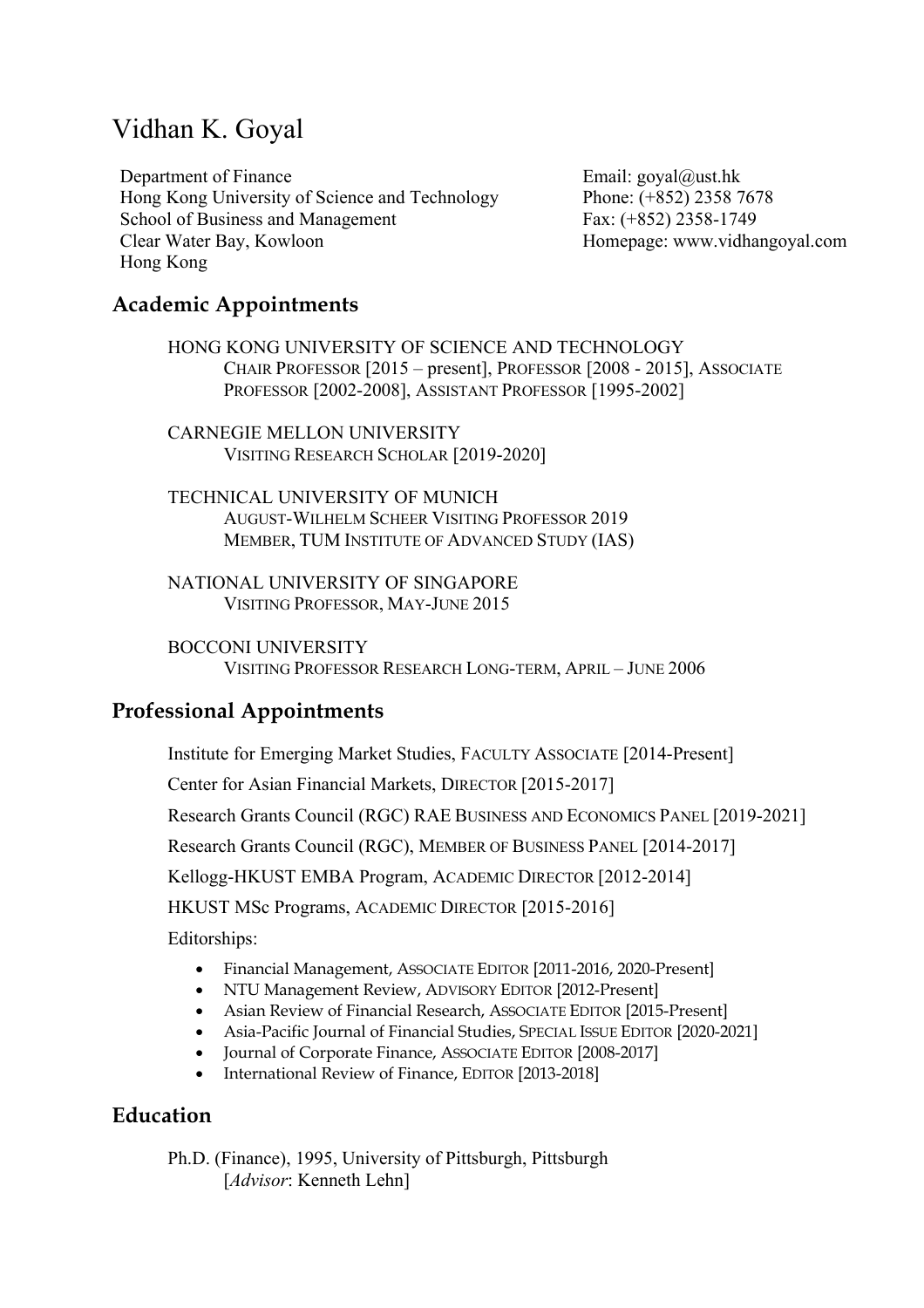M.B.A., 1986, University of Delhi

B.E. (Electronics and Telecommunication), 1984, University of Delhi

### **Research**

#### **Working Papers**

- 4. "Knowing is Power: The Value of Judge-Lawyer Familiarity" 2022 Vidhan K. Goyal, Joshua Madsen, and Wei Wang Revise and Resubmit, **Review of Financial Studies**
	- Featured in Harvard Law School Bankruptcy Roundtable (January 5, 2021)
- 3. "Index Creation, Information, and External Finance" 2022 Vidhan K. Goyal, Daniel Urban, and Wenting Zhao Revise and Resubmit, **Journal of Accounting Research**
- 2. "Life Expectancy and Corporate Debt Markets" 2022 Zhanhui Chen, Vidhan K. Goyal, Pingyi Luo, and Wenjun Zhu
- 1. "Access to Credit and Labor Mobility, 2022 Vidhan K. Goyal and Janghoon Shon

#### **Publications**

- 22. "The Pecking Order Theory of Capital Structure: Where Do We Stand?" Murray Z. Frank, Vidhan K. Goyal, and Tao Shen **Oxford Research Encyclopedia of Economics and Finance,** 2020 DOI: 10.1093/acrefore/9780190625979.013.606
- 21. "Banking Relationships and Creditor Rights" Vidhan K. Goyal, S. Lakshmi Naaraayanan, and Anand Srinivasan **Quarterly Journal of Finance**, 2019, 9(4). DOI: 10.1142/S2010139219500162
- 20. "Investor Myopia and CEO Turnover" Vidhan K. Goyal, and Angie Low **International Review of Finance**, 2019, 19(4): 759-786.
- 19. "Provision of Management Incentives in Bankrupt Firms" Vidhan K. Goyal, and Wei Wang **Journal of Law, Finance, and Accounting**, 2017, 2: 87-123
	- Best Paper Award: NTU International Conference on Finance, Taipei
	- Featured Podcast on the *American Bankruptcy Institute (ABI)*. Interviewed by ABI Resident Scholar Susan Hauser.
	- Cited in *Wall Street Journal Online*
- 18. "The Profit Leverage Puzzle Revisited" Murray Z. Frank and Vidhan K. Goyal **Review of Finance**, 2015, vol. 19: 1415-1453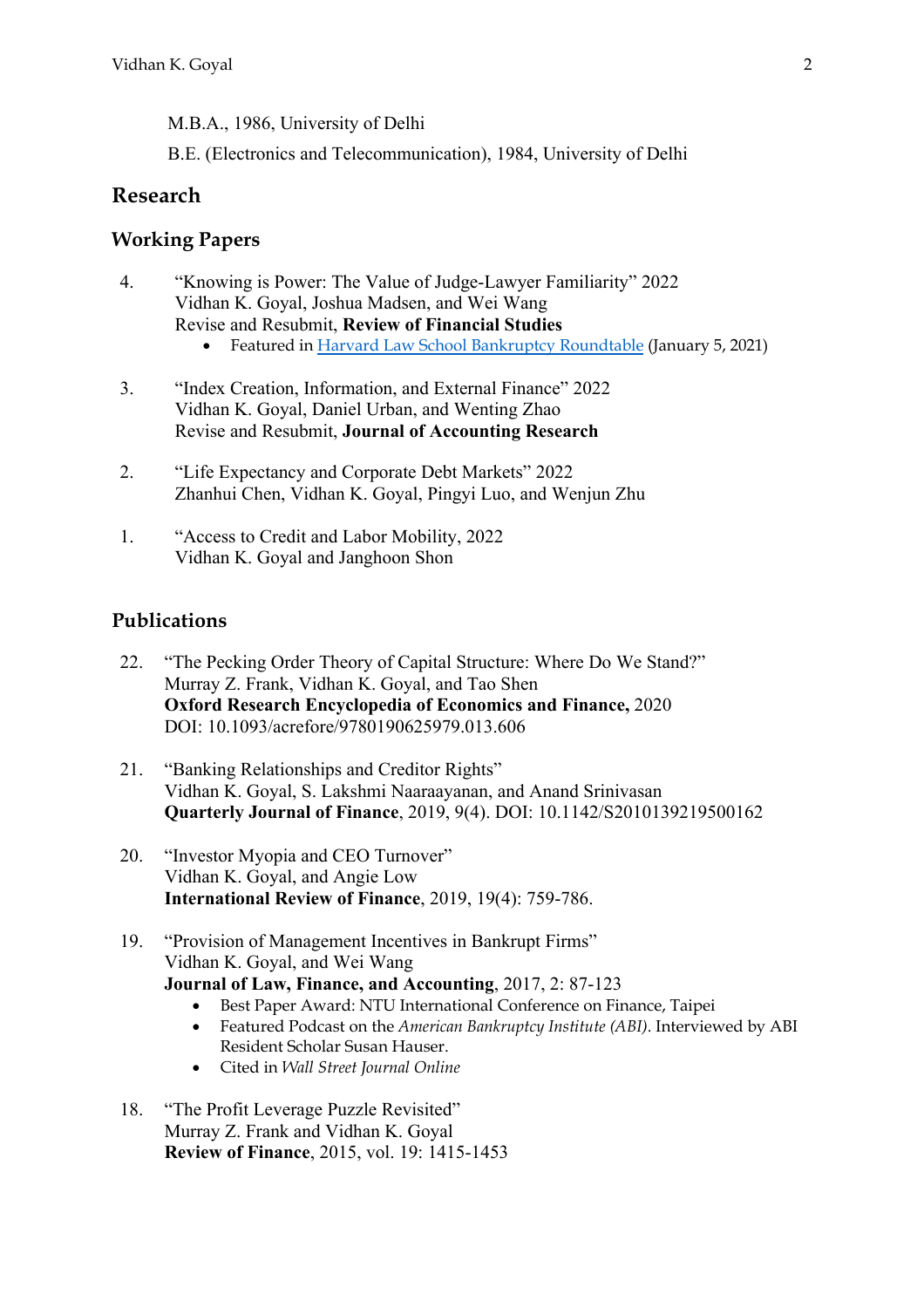- 17. "Debt Maturity and Asymmetric Information" Vidhan K. Goyal and Wei Wang **Journal of Financial and Quantitative Analysis**, 2013, Vol. 48: 789-817
- 16. "Capital Market Access and Financing of Private Firms" Vidhan K. Goyal, Alessandro Nova, and Laura Zanetti **International Review of Finance**, 2011, Vol. 11: 155-179
- 15. "Corporate Governance and Stock Market Liberalization" Kee-Hong Bae and Vidhan K. Goyal **Journal of Corporate Finance**, 2010, Vol 16: 609-621
	- Lead Article
	- Best Paper in International Finance at the FMA Meetings, 2009
	- Samsung Securities Outstanding Paper Award at CAFM Seoul, 2009
- 14. "Capital Structure Decisions: Which Factors are Reliably Important?" Murray Z. Frank and Vidhan K. Goyal
	- **Financial Management**, 2009, Vol. 38: 1-37
		- Lead Article
		- Citation of Excellence Award for 2013 (Given to the 50 most outstanding papers in the top 300 management journals in the world)
		- NTU International Finance Conference Best Paper Award, 2004
		- Most Downloaded Paper on Financial Management Platform (since 2010)
- 13. "Creditor Rights, Enforcement, and Bank Loans" Kee-Hong Bae and Vidhan K. Goyal **Journal of Finance**, 2009, Vol. 64: 823-860
	- Abstracted in the *Finance Research: Interest Bearing Notes*, World Bank Newsletter 15
- 12. "Tradeoff and Pecking Order Theories of Debt" Murray Z. Frank and Vidhan K. Goyal In Espen Eckbo (Ed.) **The Handbook of Empirical Corporate Finance**, 2008, Elsevier Science, Chapter 12, 135-197
	- Ranked 126 on SSRN with 17,403 downloads
- 11. "Investment Opportunity Set and Its Proxy Variables" Tim Adam and Vidhan K. Goyal **Journal of Financial Research**, 2008, Vol. 31: 41-63
	- Abstracted in the *MichiganMail*, University of Michigan Ann Arbor
- 10. "On the Patterns and Wealth Effects of Vertical Mergers" Joseph Fan and Vidhan K. Goyal **Journal of Business**, 2006, Vol. 79: 877-902
- 9. "Market Discipline of Bank Risk: Evidence from Subordinated Debt Contracts" Vidhan K. Goyal **Journal of Financial Intermediation**, 2005, Vol. 14: 318-350
- 8. "The Effect of Market Conditions on Capital Structure Adjustment"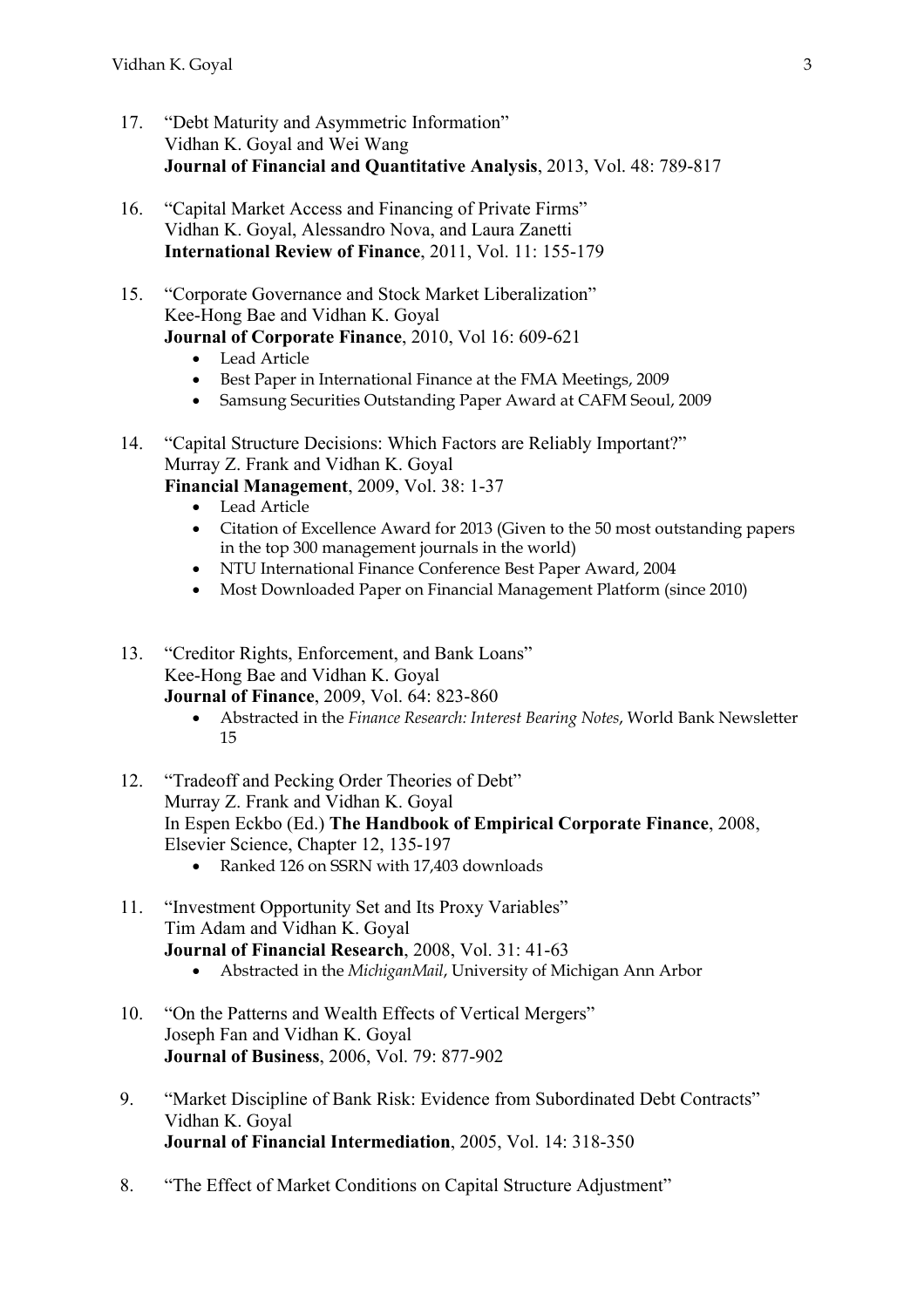Murray Z. Frank and Vidhan K. Goyal **Finance Research Letters**, 2004, Vol. 1: 47-55

- 7. "Asset Price Shocks, Financial Constraints, and Investment: Evidence from Japan" Vidhan K. Goyal and Takeshi Yamada **Journal of Business**, 2004, Vol. 77: 175-199
	- Abstracted in the NBER Reporter
- 6. "Testing the Pecking Order Theory of Capital Structure" Murray Z. Frank and Vidhan K. Goyal **Journal of Financial Economics**, 2003, Vol. 67: 217-248
	- **All-Star Paper** (One of the two most highly cited papers in Vol. 67)
	- **Jensen Prize for Best Paper** in Corporate Finance and Organizations (Second Place). JFE is ranked 3rd out of 245 journals in Economics with an impact factor of 4.020 based on Journal Citation Reports published by Thomson Reuters 2010.
	- **Top-300 Most Cited Finance Articles** in What's New in Finance? By Matti Keloharju, 2007.
- 5. "Growth Opportunities and Corporate Debt Policy: The Case of the U.S. Defense Industry"

Vidhan K. Goyal, Kenneth Lehn, and Stanko Racic **Journal of Financial Economics**, 2002, Vol. 64: 35-59

4. "Board Leadership Structure and Chief Executive Turnover" Vidhan K. Goyal and Chul Park

**Journal of Corporate Finance**, 2002, Vol. 8: 49-66

- Abridged in "The Patterson Report: The Link Between Corporate Governance and Performance" published by the Corporate Library
- Abridged in the "Chief Executive", 2002, Vol. 184.
- 3. "Bank Monitoring, Liquidity Risk, and the Maturity Structure of Japanese Corporate Debt Issues"

Jun Cai, Stephen Y.L. Chung, and Vidhan K. Goyal

**Pacific Basic Finance Journal**, 1999, Vol. 7: 229-250

- HSBC Asset Management Hong Kong Competitive Research Award
- 2. "A Corporate Bond Innovation of the 90s: The Clawback Provision in High-Yield Debt"

Vidhan K. Goyal, Neela Gollapudi, and Joseph Ogden

**Journal of Corporate Finance**, 1998, Vol 4: 301-320

- Lead Article
- Abridged in *Bowne Review for CFOs and Investment Bankers*, 1999
- 1. "The Ex-date Impact of Rights Offerings: The Evidence from Firms Listed on the Tokyo Stock Exchange" Vidhan K. Goyal, Chuan-Yang Hwang, Narayanan Jayaraman, and Kuldeep Shastri **Pacific-Basin Finance Journal**, 1994, Vol. 2: 277-291
	- Fifth Annual PACAP Finance Conference Award, Kuala Lumpur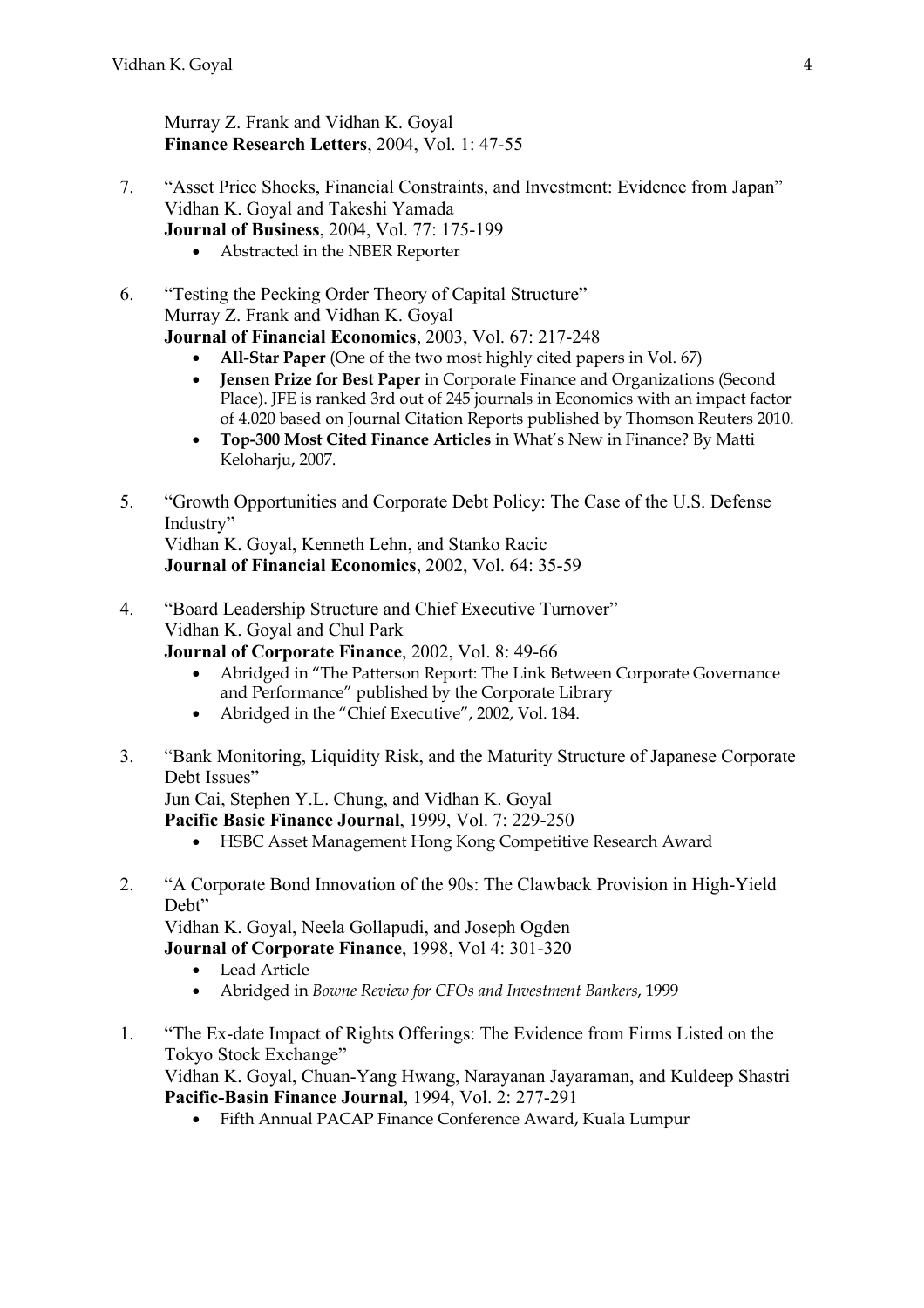### **Other Publications**

- 6. "Corporate Finance in Emerging Markets," Guest Editor's Note, Special Issue of **Asia-Pacific Journal of Financial Studies**.
- 5. "Global Liquidity and Corporate Financing in Emerging Asia", **IEMS Thought Leadership Brie**f, October 2019 (No. 35)
- 4. "Comments on 'Corporate bond use in Asia and the United States'" Vidhan K. Goyal **Asia-Pacific Fixed Income Markets: Evolving Structure, Participation, and Pricing (BIS Papers)**, 2019, Vol. 102.
- 3. "Comments on 'FX Hedging and Creditor Rights'" Vidhan K. Goyal **The Price, Real, and Financial Effects of Exchange Rates (BIS Papers)**, 2018, Vol. 96: 37-40.
- 2. "Capital Structure in Emerging Asia" Vidhan K. Goyal and Frank Packer **Financial Systems and the Real Economy (BIS Papers)**, 2017, Vol. 91: 65-94
- 1. "Corporate Board Structures" Vidhan K. Goyal **QFinance: The Ultimate Resource**, 2009, Bloomsbury, UK
	- Reprinted in QFinance eBook and Web. http://www.financepractitioner.com/corporate-governance-bestpractice/corporate-board-structures?full

#### **Work in Progress**

- 4. "Climate Policies as Implicit Contracts" 2021 Vidhan K. Goyal, Deniz Okat, and Arkodipta Sarkar
- 3. Do Shadow Banks Monitor Borrowers? Evidence from China Vidhan K. Goyal and Shuang Jin
- 2. Investor Disagreement, Share Repurchases, and Takeovers Vidhan K. Goyal and Manoj Kulchania
- 1. "Debt Capacity of Debt and Leases" Vidhan K. Goyal and Kai Li

#### **Permanent Working Papers**

6. "Capital Market Access and Cash Flow Allocation" 2020 David Florysiak and Vidhan K. Goyal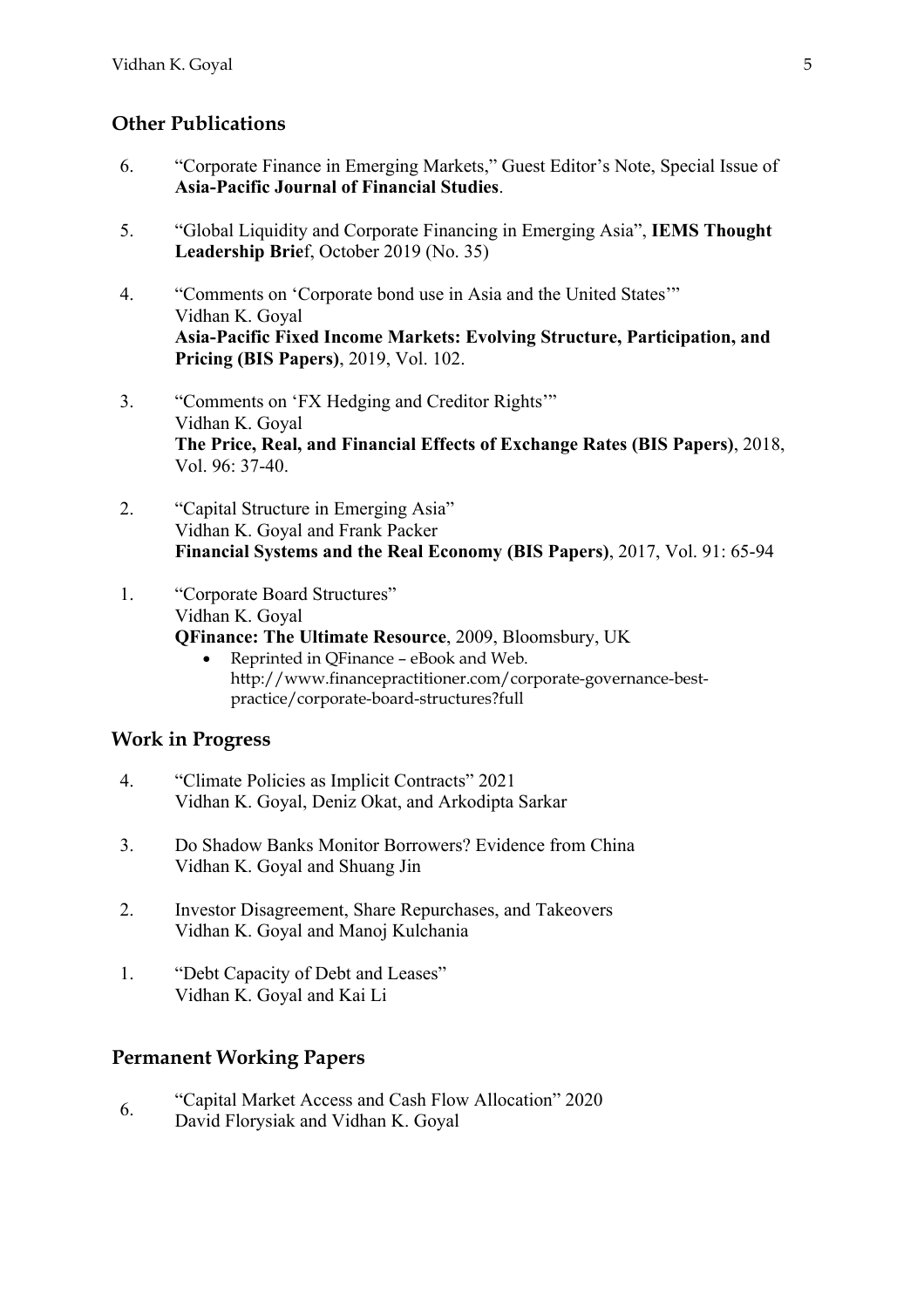- 5. "Top Management Compensation Differences and Merger Outcomes" 2018. Vidhan K. Goyal and Zilong Zhang
- 4. "Investor Characteristics, Relationships and IPO Allocations" 2012. Vidhan K. Goyal and Lewis Tam
- 3. "Corporate Leverage: How Much Do Managers Really Matter?" 2010. Murray Z. Frank and Vidhan K. Goyal
- 2. "Stock Splits, Order Flow Dynamics, and Quote Characteristics" 2005. V. Ravi Anshuman and Vidhan K. Goyal
- 1. "Active Asset markets, Divestitures, and Divisional Cross-subsidization" 2000. Sudipto Dasgupta, Vidhan K. Goyal and Guofu Tan

#### **Impact Factor**

| Google Scholar Citations: | 13,957 |
|---------------------------|--------|
| Google Scholar h-index:   | 24     |
| Google Scholar i10-index: | 30     |

#### **Honors and Awards**

- 18. Best Associate Editor of *Financial Management*, 2019-2020.
- 17. Semi-Finalist, Best Paper Award at the Financial Management Association Conference, 2017. "Index Membership and Capital Structure: International Evidence"
- 16. Teaching Award, Professor of the Year, Kellogg-HKUST Executive MBA Program (KH18), 2016
- 15. Franklin Prize for Teaching Excellence, 2015, 2006, 2005, 2004, 2001
- 14. Citation of Excellence Award (Given to the Best and Most Highly Cited "Citation of Excellence" Winner from the past 15 Years), 2014
- 13. Citation of Excellence Award (Given to the 50 most outstanding articles published by the top 300 management journals in the world), 2013 "Capital Structure Decisions: Which Factors are Reliably Important?"
- 12. Best Paper Award, NTU International Conference on Finance, Taipei, 2012 "Provision of Management Incentives in Bankrupt Firms"
- 11. Best Paper in International Finance, Financial Management Association (FMA), Nevada, 2009 "Corporate Governance and Stock Market Liberalization"
- 10. Best Paper Award (Samsung Securities Outstanding Paper Award), Conference on Asia-Pacific Financial Markets, Seoul, 2009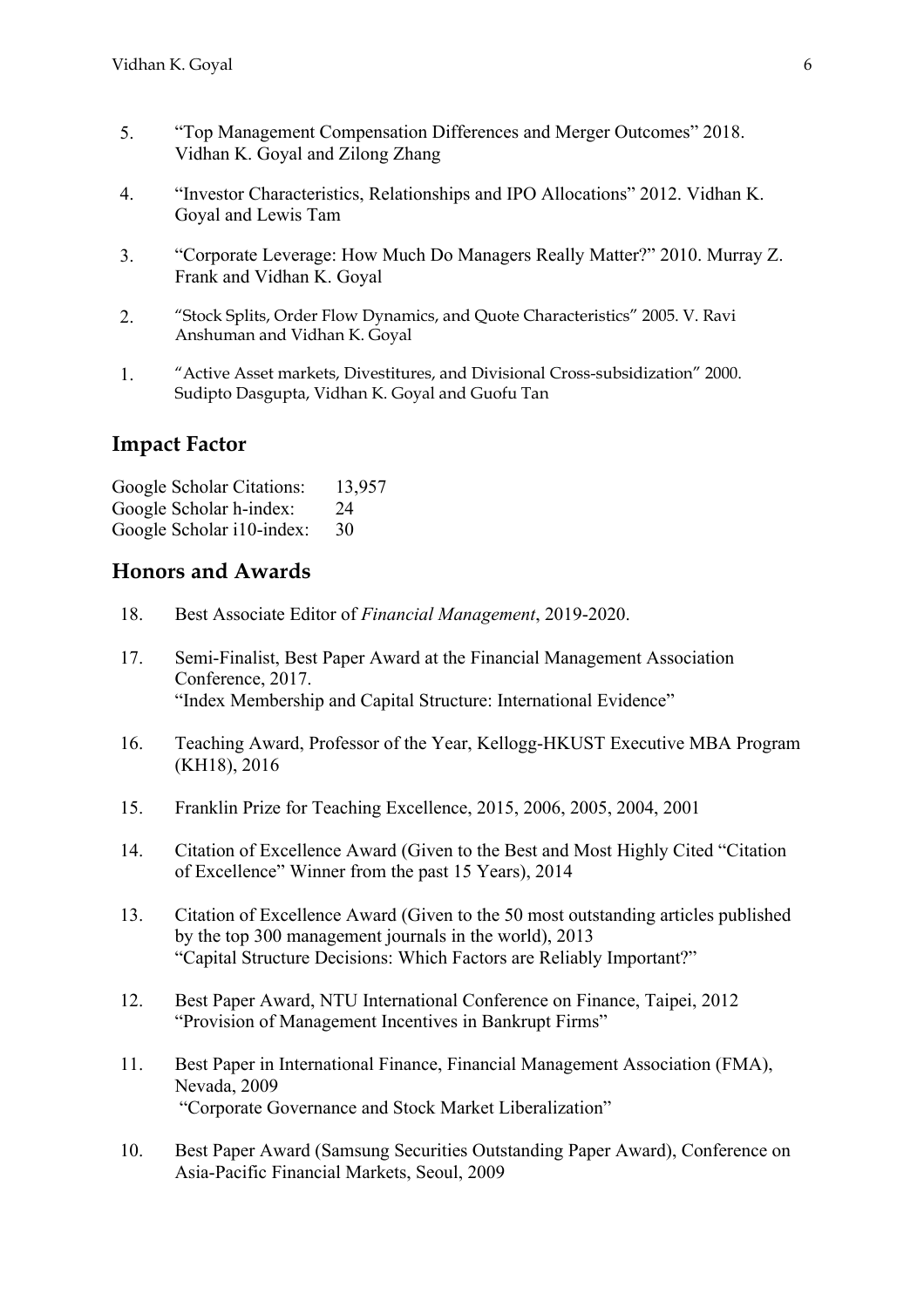"Corporate Governance and Stock Market Liberalization"

- 9. Best Paper Award, NTU International Conference on Finance, Taipei, 2004 "Capital Structure Decisions: Which Factors are Reliably Important?"
- 8. Teaching Award, Best MBA Core Teacher (Awarded by Full-Time MBA Students), 2005 and 2004.
- 7. Jensen Prize for Best Paper on Corporate Finance and Organizations (Second Place), 2003 "Testing the Pecking Order Theory of Capital Structure"
- 6. Michael Gale Medal for Distinguished Teaching, 2003 (This is the highest teaching honor awarded to a single faculty in the university for "*exemplification of continued pursuit of excellence, devotion to teaching, and the ability to inspire students*.")
- 5. Nominee for the Michael G. Gale Medal for Distinguished Teaching in years 1998, 1999, 2001, 2002, and 2003.
- 4. HSBC Asset Management Hong Kong Competitive Research Award "Bank Monitoring, Liquidity Risk, and the Maturity Structure of Japanese Corporate Debt Issues"
- 3. Best Paper Award, Fifth Annual PACAP Finance Conference Award, KL, 1993 "The Ex-Date Impact of Rights Offerings: The Evidence from Firms Listed on the Tokyo Stock Exchange"
- 2. Dean's Recognition of Excellence in Teaching, 1996-2017
- 1. Beta Gamma Sigma Honor Society, University of Pittsburgh Chapter

#### **Research Grants and Fellowships**

- 21. Hong Kong, Research Grants Council, General Research Fund (GRF) grant Principal Investigator, #16500320 (2021-2022) Total Funding: HK\$536,032
- 20. Institute of Emerging Market Studies, HKUST Grant, #IEMS19BM05 (2019-2021) Total Funding: HK\$125,000
- 19. Germany/Hong Kong Joint Research Scheme Grant, Research Grants Council, #G-HKUST602/17 (2018-19) Total Funding: HK\$59,200
- 18. UROP Faculty Support Grant, UROP HKUST, #UROP17BM03 (2017-2018) Total Funding: HK\$7,500
- 17. HKUST President's Office Grant for Targeted Strategic Partnership with Technical University of Munich, #TUM\_05 (2014-18) Total Funding: HK\$164,156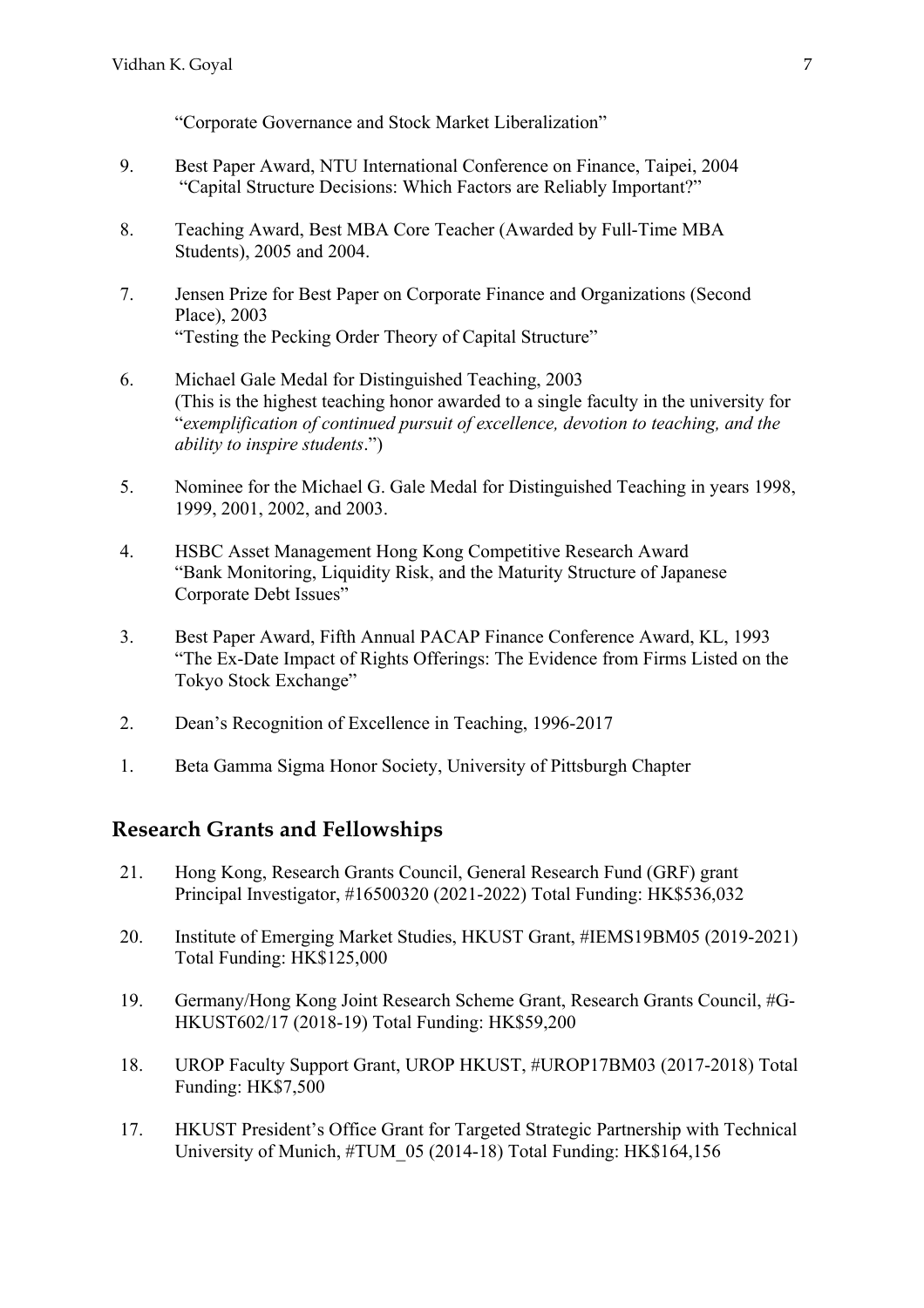- 16. CELT Grant for E-Learning Project, HKUST, #F0532 (2014-15) Total Funding: HK\$200,000
- 15. Institute of Emerging Market Studies, HKUST Grant, #IEMS15BM03 (2014-2017) Total Funding: HK\$125,000
- 14. Hong Kong, Research Grants Council, General Research Fund (GRF) grant Principal Investigator, #641611 (2012-2014) Total Funding: HK\$456,992
- 13. Hong Kong, Research Grants Council, General Research Fund (GRF) grant Principal Investigator, #641110 (2011-2013) Total Funding: HK\$579,975
- 12. Hong Kong, Research Grants Council, General Research Fund (GRF) grant Principal Investigator, #641608 (2009-2011) Total Funding: HK\$724,800
- 11. Research Project Competition, HKUST, #RPC07/08.BM04 (2008-2011) Total Funding: HK\$176,822
- 10. Hong Kong, Research Grants Council, General Research Fund (GRF) grant Principal Investigator, #6489/06H (2006-2009) Total Funding: HK\$341,000
- 9. Hong Kong, Research Grants Council, General Research Fund (GRF) grant Principal Investigator, #6299/03H (2003-2006) Total Funding: HK\$444,000
- 8. Hong Kong, Research Grants Council, General Research Fund (GRF) grant Principal Investigator, #6008/00H (2000-2003) Total Funding: HK\$481,817
- 7. Hong Kong, Research Grants Council, General Research Fund (GRF) grant Co-Investigator (1999-2001) Total Funding: HK\$440,000
- 6. Hong Kong, Research Grants Council, General Research Fund (GRF) grant Principal Investigator, #6010/99H (1999-2001) Total Funding: HK\$475,000
- 5. Hong Kong, Research Grants Council, General Research Fund (GRF) grant Principal Investigator, #6184/98H (1998-2000) Total Funding: HK\$405,000
- 4. CELT Grant for Teaching Development Project, #00390B (2005-2007) Total Funding: HK\$150,000
- 3. Direct Allocation Grants, HKUST (1995-1996, 1996-1997, 1997-1998, 2002-2003, and 2005-2006, 2009-2014) Total Funding: HK\$503,757
- 2. PACAP Research Fellow at the Sandra Ann Morsilli Pacific-Basin Capital Markets Research Center 1998-1999
- 1. Research Fellow, Center for Research on Contracts and the Structure of Enterprise, University of Pittsburgh, Pittsburgh. 1993-1994.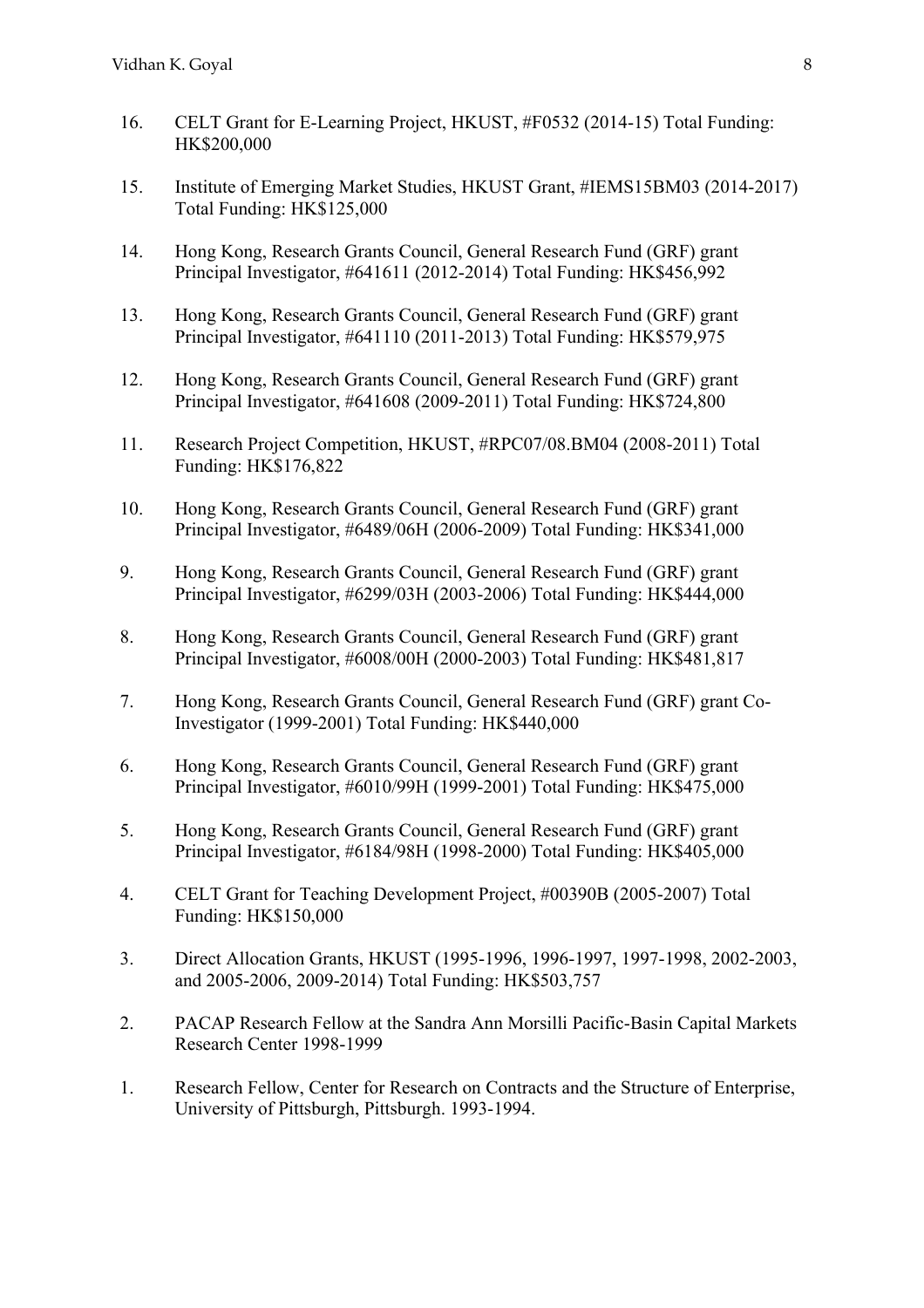### **Seminars**

- 2021 HKUST: Interdisciplinary Seminar on Corporate Governance Sungkyunkwan University\* Corporate Restructuring & Insolvency Seminar\*
- 2020 Purdue University\*, Durham\*, Queen's University
- 2017 Australia National University, Canberra Guanghua School of Management, Peking University, Beijing Cheung Kong Graduate School of Business (CKGSB), Beijing Deakin University, Melbourne Korea University, Seoul KAIST, Seoul
- 2016 University of Melbourne, Melbourne Deakin University, Melbourne University of Macau, Macau
- 2015 Monash University, Melbourne
- 2014 Monash University, Melbourne University of Adelaide, Adelaide
- 2013 Korea University, Seoul Seoul National University, Seoul Tsinghua School of Economics and Management, Beijing Hong Kong Polytechnic University, Hong Kong University of Adelaide, Adelaide University of New South Wales, Sydney
- 2012 Shanghai Advanced Institute of Finance, Shanghai University of Hong Kong, Hong Kong Monash University, Melbourne National Chengchi University (NCCU), Taipei National Taiwan University, Taipei Yuan Ze University, Taipei Singapore Management University, Singapore Nanyang Technological University, Singapore
- 2011 Ludwig Maximilian Universitat (LMU), Munich Università Bocconi, Milan
- 2010 Melbourne Business School, Melbourne
- 2009 Northwestern University, Kellogg School of Management, Evanston Ben Gurion University of the Negev, Beersheba
- 2008 University of Pittsburgh, Pittsburgh Korea University, Seoul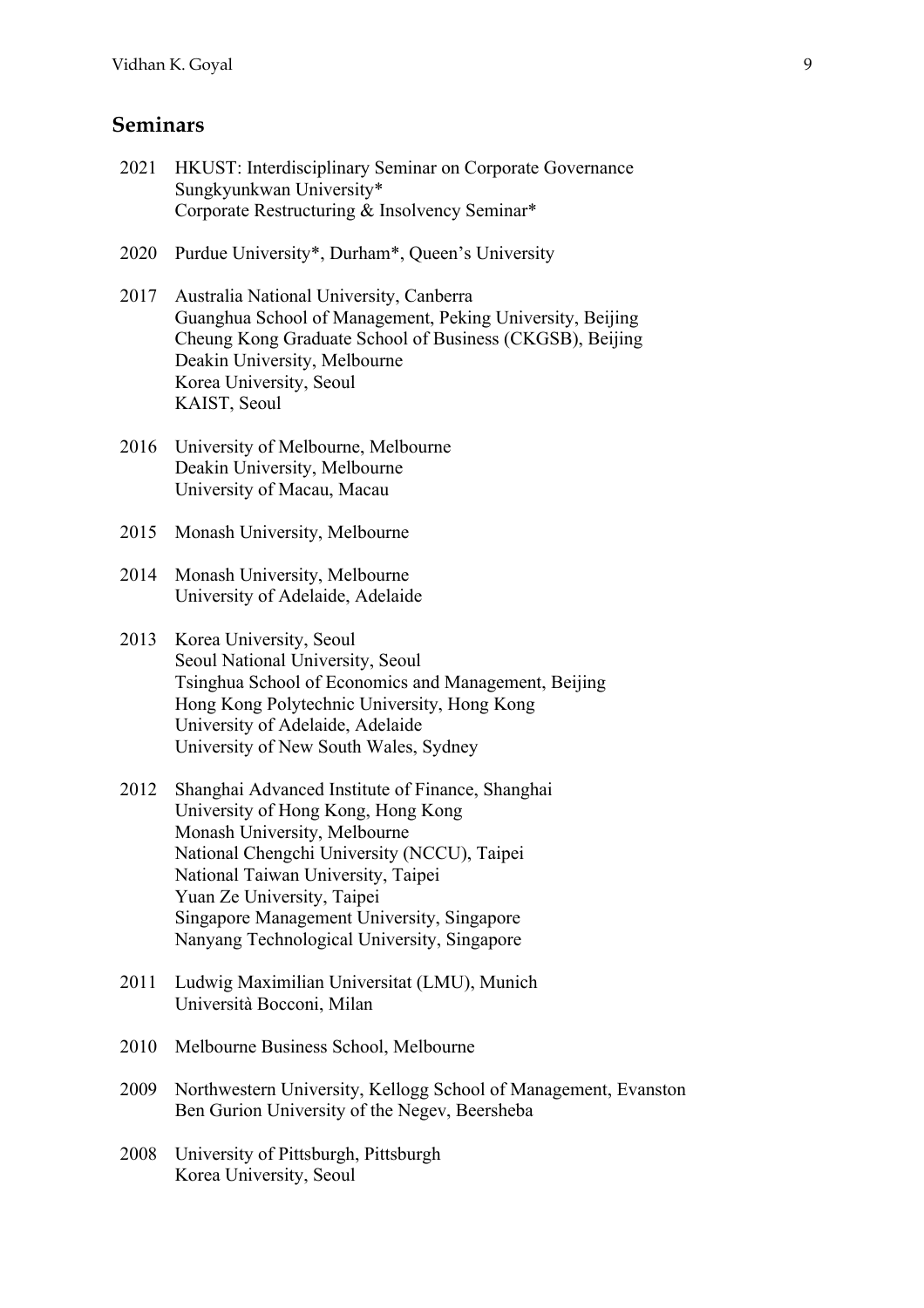Singapore Management University, Singapore City University of Hong Kong, Hong Kong

- 2007 Helsinki School of Economics, Helsinki (Joint Finance Research Seminar) Nanyang Technological University, Singapore National University of Singapore, Singapore Singapore Management University, Singapore
- 2005 Queen's University, Kingston
- 2004 International Monetary Fund, Washington DC University of Maryland, Baltimore University of British Columbia, Vancouver Guanghua School of Management, Peking University, Beijing
- 2002 University of Florida, Gainesville University of Hong Kong University of Victoria
- 2001 National University of Singapore, Singapore Nanyang Technological University, Singapore University of Melbourne, Melbourne
- 1998 Kansai Economics Research Center, Osaka Bank of Japan, Tokyo
- 1996 City University of Hong Kong
- 1995 State University of New York, Buffalo  $(x2)$ **HKUST** Indiana University Washington University at St. Louis Federal Reserve Bank of Philadelphia Pace University Dalhousie University

#### **Conference Participation**

#### **Keynote Speeches:**

2017 *Keynote:* FIRN Financial Research Network Conference, Adelaide *Keynote:* Taiwan Finance Association Conference, Hualien *Doctoral Consortium:* Conference on Asia-Pacific Financial Markets, Seoul

#### **Presentations (\* indicates co-author presentation)**

2022 Asian Meeting of the Econometric Society in China 2022, Scheduled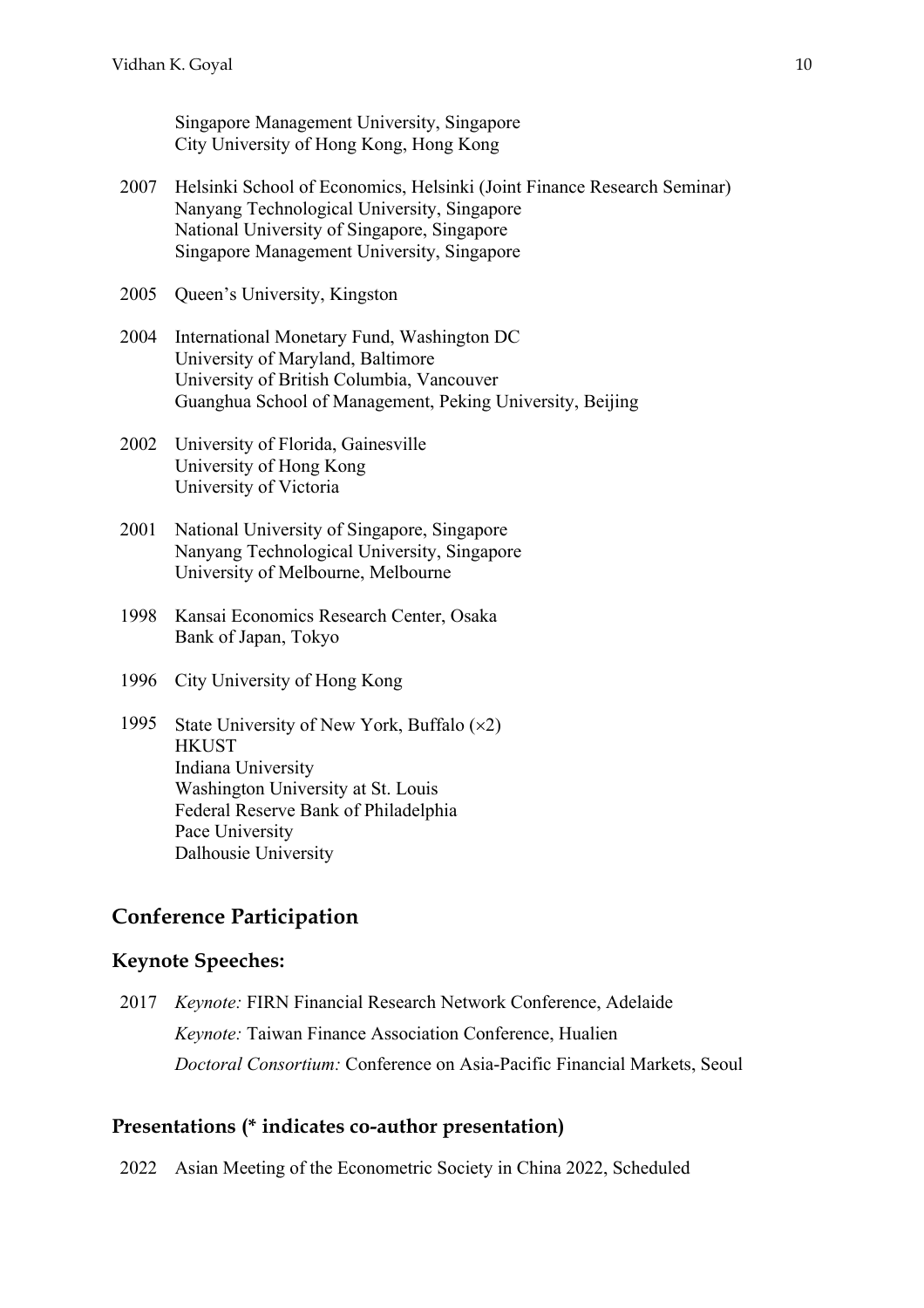China International Conference in Finance, Shanghai, Scheduled

- 2021 American Finance Association meeting, Virtual\* Midwest Finance Association meeting, Virtual\* Financial Intermediation Research Society (FIRS), Virtual\* China International Conference in Finance, Shanghai\* Northern Finance Association, Waterloo Financial Management Association Annual Meeting, Colorado
- 2018 Conference of the Swiss Society for Financial Market Research\*, Zurich Midwest Finance Association\*, San Antonio
- 2017 Conference of the Swiss Society for Financial Market Research\*, Zurich Financial Management Association (FMA), Boston Asian Finance Association (AsFA), Seoul FMA European Conference\*, Lisbon (Finalist for the Best Paper Award) Financial Intermediation Research Society\* (FIRS), Hong Kong China International Conference in Finance (CICF), Hangzhou
- 2016 German Finance Association (DGF) Conference, Bonn Asian Finance Association (AsFA), Bangkok ( $\times$ 2, \*One by Student) Conference on Asia-Pacific Financial Markets (CAFM), Seoul BNM-BIS Conference on Financial Systems and the Real Economy, KL
- 2015 Journal of Law, Finance, and Accounting 2015 Conference\*, Hong Kong
- 2014 London Business School Summer Symposium, London
- 2013 China International Conference in Finance\* (CICF), Shanghai
- 2012 NTU International Conference on Finance, Taipei Conference on Asia-Pacific Financial Markets (CAFM), Seoul Conference on Empirical Legal Studies\*, Stanford Northern Finance Association\* (NFA), Ontario
- 2011 Asian Finance Association (AsFA), Macau
- 2010 Conference on Economic Growth and Development, ISI New Delhi Financial Intermediation Research Society\* (FIRS), Florence European Financial Management Association\* (EFMA), Aarhaus FMA Asian Conference\*, Singapore China International Conference in Finance (CICF)\*, Beijing
- 2009 American Finance Association Meetings (AFA), San Francisco European Financial Management Association\* (EFMA), Milan JCF Special Conference on Emerging Markets, Beijing Conference on Corporate Governance in Emerging Markets\*, Sao Paolo Midwest Finance Association (MFA) Meetings\*, Chicago Theories and Practices of Securities and Financial Markets, Kaohsiung  $(x3)$ Financial Intermediation Research Society (FIRS), Prague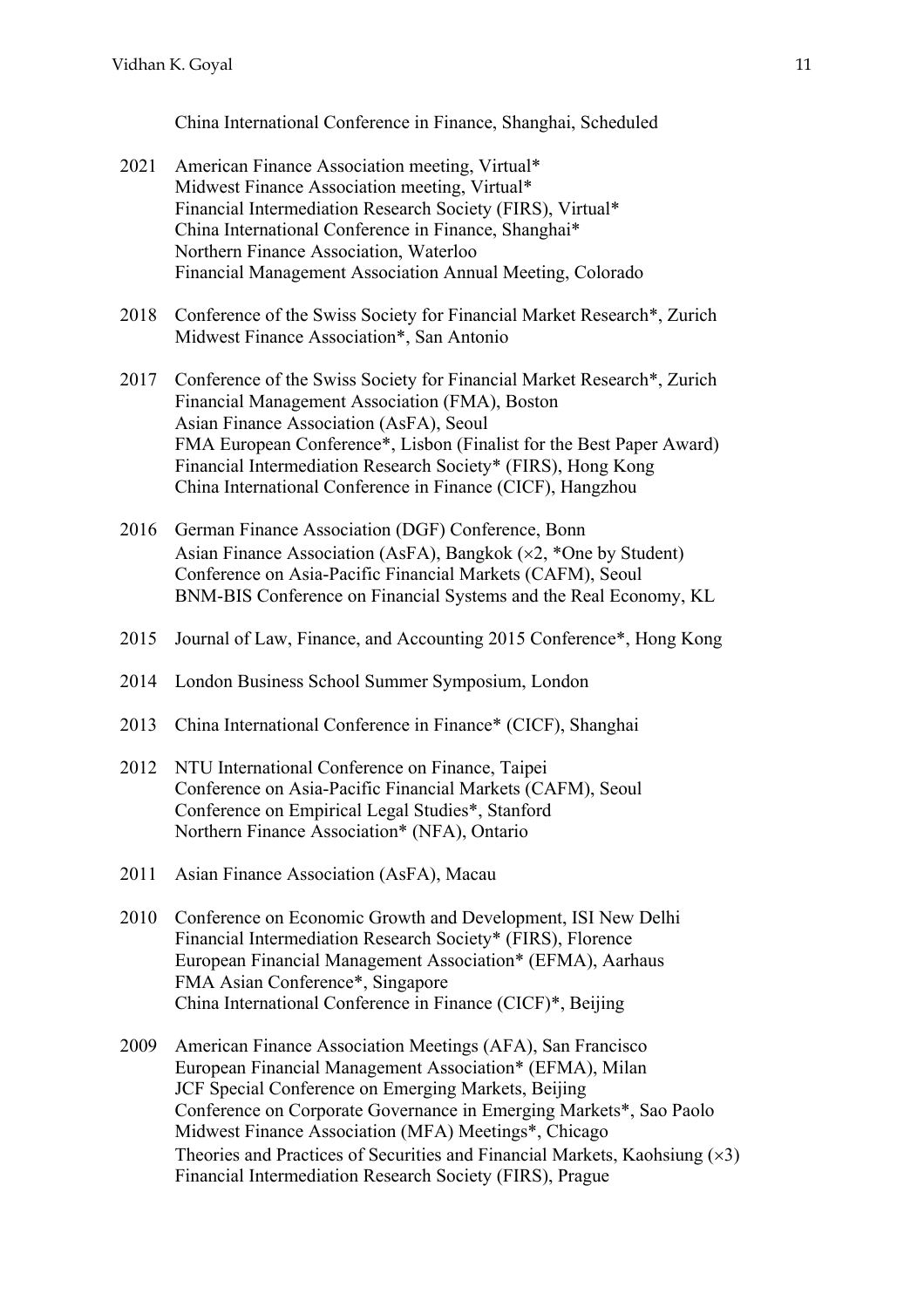UBC Summer Finance Conference\*, Vancouver Conference on Economic Growth and Development (ISI), New Delhi Conference on Asia-Pacific Financial Markets (CAFM), Seoul  $(x2)$ Financial Management Association (FMA)\*, Reno Nevada

- 2008 Conference on Economic Growth and Development (ISI), New Delhi NTU International Conference on Economics, Finance & Accounting, Taipei
- 2007 European Financial Management Symposium, Milan
- 2006 Financial Management Association (FMA) Meetings\*, Utah Minnesota-Wisconsin Corporate Finance Conference\*, Minnesota
- 2005 CIFRA International Conference on Financial Development\*, Moscow Northern Finance Association (NFA)\* Meetings, Vancouver Asia-Pacific Corporate Governance Conference, Hong Kong Theories and Practices of Securities and Financial Markets, Kaohsiung
- 2004 American Finance Association (AFA) Meetings, San Diego Assurant/Georgia Tech International Finance Conference, Atlanta Financial Intermediation Research Society (FIRS), Capri Asian Finance Association (AsFA), Taipei European Finance Association (EFA), Maastricht Theories and Practices of Securities and Financial Markets, Kaohsiung NTU International Conference on Finance, Taipei
- 2003 Asian Institute of Corporate Governance Conference, Seoul
- 2002 American Finance Association Meetings (AFA), Atlanta
- 2001 American Finance Association Meetings (AFA), New Orleans Rutgers Capital Structure Conference\*, New Jersey European Finance Association (EFA) Meetings, Barcelona Econometric Society Far Eastern Meeting\*, Kobe
- 2000 American Finance Association (AFA) Meetings, Boston Western Finance Association (WFA) Meetings, Idaho NBER Japan Project Meeting, Tokyo European Finance Association (EFA) Meetings, London Conference on Financial Economics and Accounting (11th), Michigan Financial Management Association (FMA), Seattle Asia-Pacific Finance Association (APFA) Meetings, Shanghai Indiana University Biennial Symposium, Bloomington NTU Finance Conference, Taipei
- 1999 German Finance Association\* Meetings, Aachen Conference on Financial Economics and Accounting, Austin
- 1998 Australasian Finance Conference, Sydney Asia-Pacific Finance Association (APFA)/Nippon FA, Tokyo  $(x2)$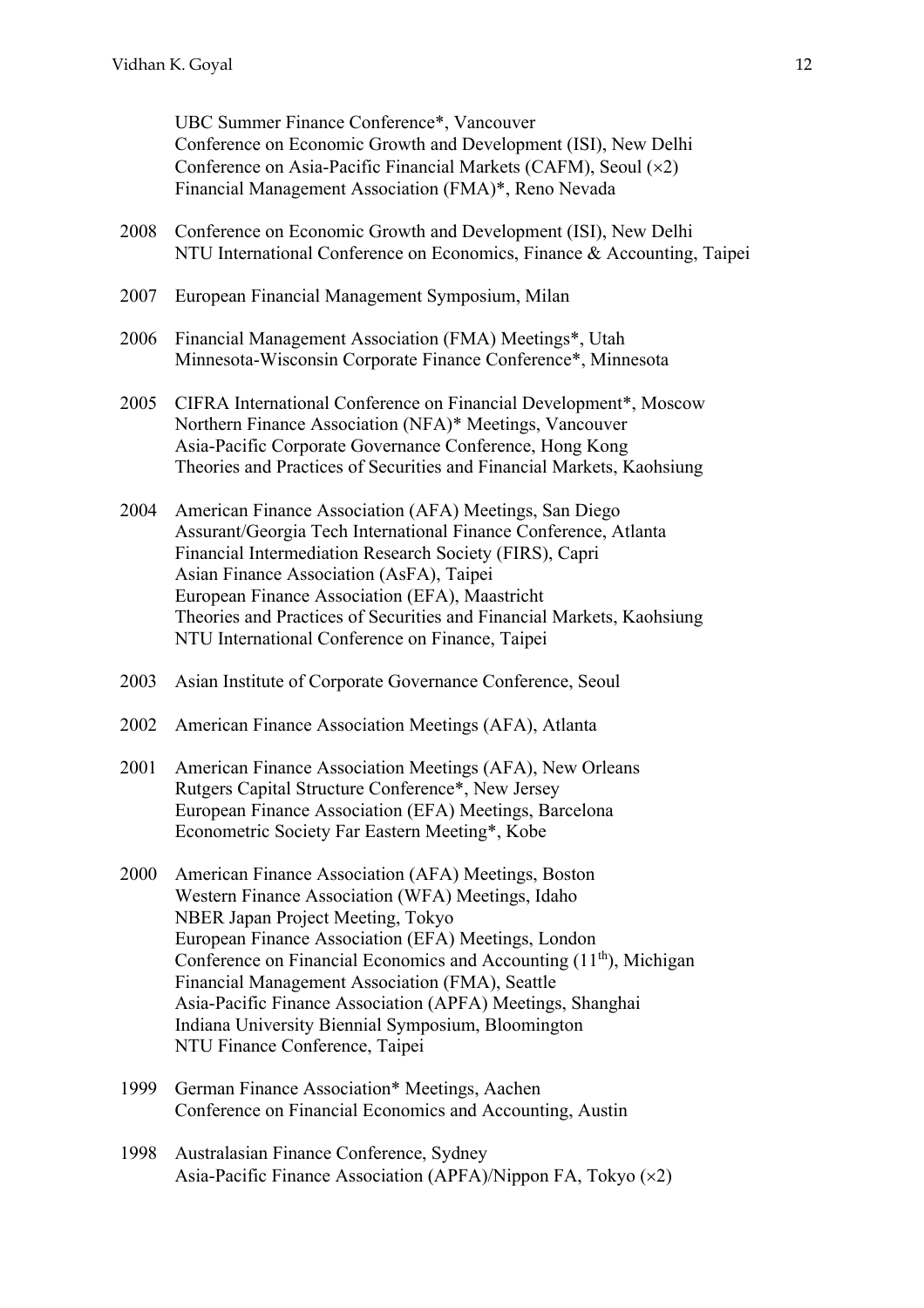PACAP-FMA Conference, Kuala Lumpur Conference on Pacific Basin Business, Economics & Finance, Hong Kong

- 1997 Asia-Pacific Finance Association (APFA)
- 1996 Econometric Society Meetings (Southeast Asia), New Delhi
- 1995 Financial Management Association (FMA)
- 1994 Financial Management Association (FMA)

#### **Discussions**

- 2021 SFS Cavalcade
- 2020 Northern Finance Association
- 2018 BOK-BIS Conference on "Asia-Pacific Fixed Income Markets: evolving structure, participation and pricing", Seoul, Republic of Korea. Finance Down Under Conference, Melbourne
- 2017 *Journal of Corporate Finance* Special Issue Conference, Hong Kong HKUST Symposium on Corporate Finance Financial Management Association (FMA), Boston  $(x2)$ HKMA-BIS Conference on Real Effects of FX Rates, Hong Kong Asian Finance Association (AsFA), Seoul Financial Intermediation Research Society (FIRS)  $(x2)$ , Hong Kong Finance Down Under Conference, Melbourne China International Conference in Finance (CICF)  $(x2)$ , Hangzhou International Finance Conference on Corporate Finance, CityU, Hong Kong
- 2016 German Finance Association (DGF) Conference, Bonn Asian Finance Association (AsFA), Bangkok Conference on Asia-Pacific Financial Markets (CAFM), Seoul
- 2015 HKUST Symposium on Corporate Finance
- 2014 Korean American Finance Association Meetings, Hawaii Asian Bureau of Finance and Economic Research, Singapore
- 2013 HKUST Symposium on Corporate Finance
- 2012 Conference on Asia-Pacific Financial Markets (CAFM), Seoul NTU International Conference on Finance, Taipei Rothschild Caesarea Center Conference (IDC), Herzaliya
- 2011 HKUST Symposium on Corporate Finance International Finance Conference on Corporate Finance, CityU, Hong Kong Summer Finance Research Camp, Singapore Management University Asian Finance Association (AsFA), Macau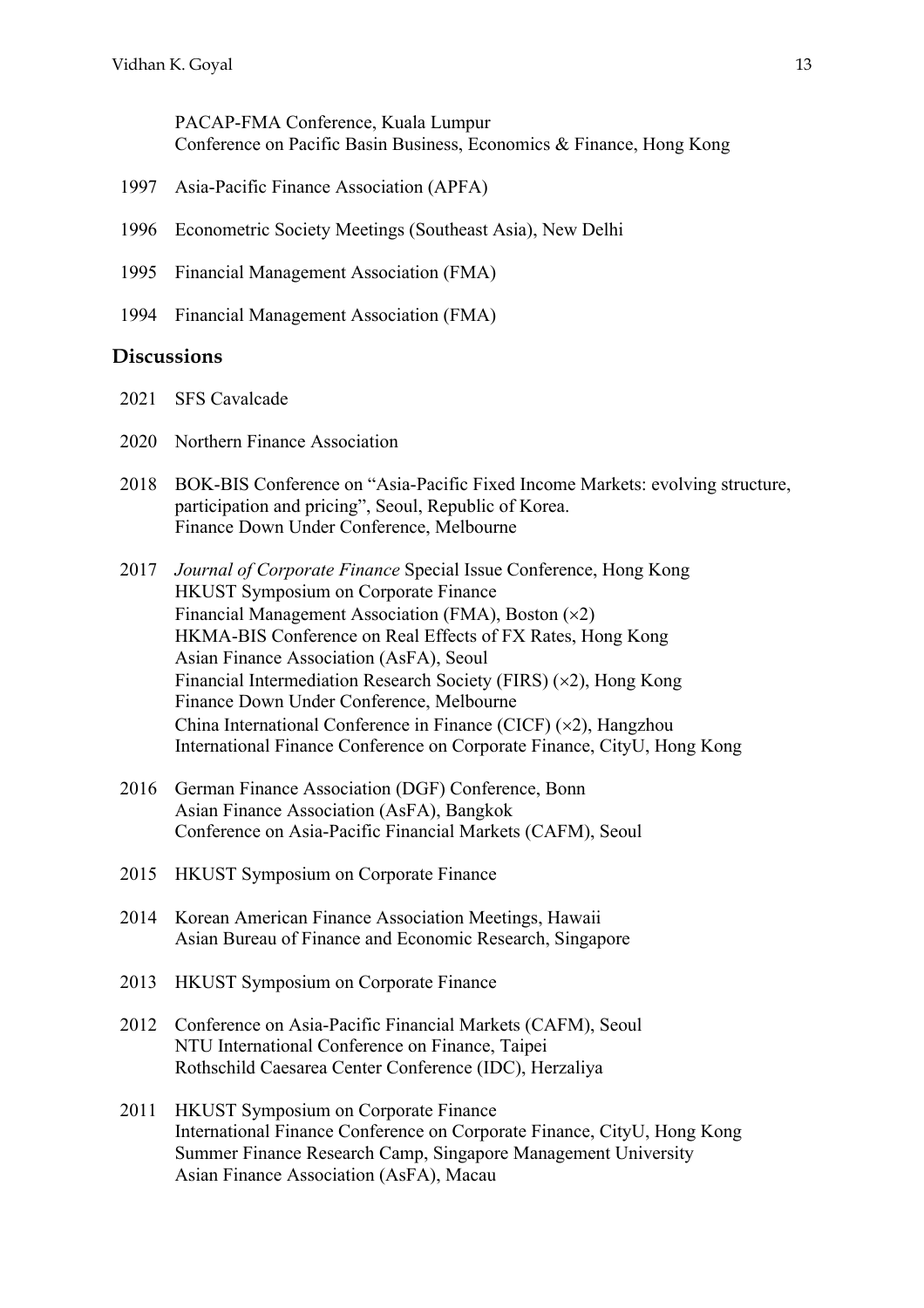- 2010 Conference on Economic Growth and Development, ISI New Delhi International Finance Conference on Corporate Finance, CityU, Hong Kong
- 2009 Financial Intermediation Research Society (FIRS), Prague Rothschild Caesarea Center Conference, IDC Herzaliya, Tel Aviv Theories and Practices of Securities and Financial Markets, Kaohsiung HKUST Symposium on Corporate Finance HKUST Asian Family Business Roundtable, Panelist
- 2008 Chulalongkorn Accounting and Finance Symposium, Bangkok HKUST Conference on Family Business, Hong Kong Asian Finance Association/Nippon Finance Association, Yokohama Financial Engineering and Financial Intermediation, Taipei NTU International Conference on Finance, Taipei Finance Summer Research Conference (SMU), Singapore
- 2007 First Singapore International Conference on Finance, NUS Singapore International Finance Conference, Queen's School of Business, Kingston Australian National University Summer Finance Camp, Canberra HKUST Symposium on Corporate Finance, Hong Kong China Center for Financial Research Conference, Chengdu
- 2005 HKUST Symposium on Corporate Finance 13th SFM Conference, Kaohsiung International Finance Conference on Corporate Finance, CityU, Hong Kong
- 2004 European Finance Association (EFA), Maastricht NTU International Conference on Finance, Taipei 12<sup>th</sup> SFM Conference, Kaohsiung Financial Intermediation Research Society (FIRS) Conference, Capri
- 2003 HKUST Symposium on Corporate Finance European Finance Association (EFA) Meetings, Glasgow
- 2002 Second Asian Corporate Governance Conference, Seoul
- 2001 First Asian Corporate Governance Conference, Seoul
- 2000 European Finance Association (EFA) Meetings, London Western Finance Association (WFA) Meetings, Idaho
- 1999 American Finance Association (AFA), New York
- 1998 PACAP/FMA Tenth Annual Meetings, Kuala Lumpur  $NFA/APFA$  First Joint International Conference, Tokyo  $(x2)$
- 1997 Asia-Pacific Finance Association (APFA), Kuala Lumpur
- 1995 Asia-Pacific Finance Association (APFA), Hong Kong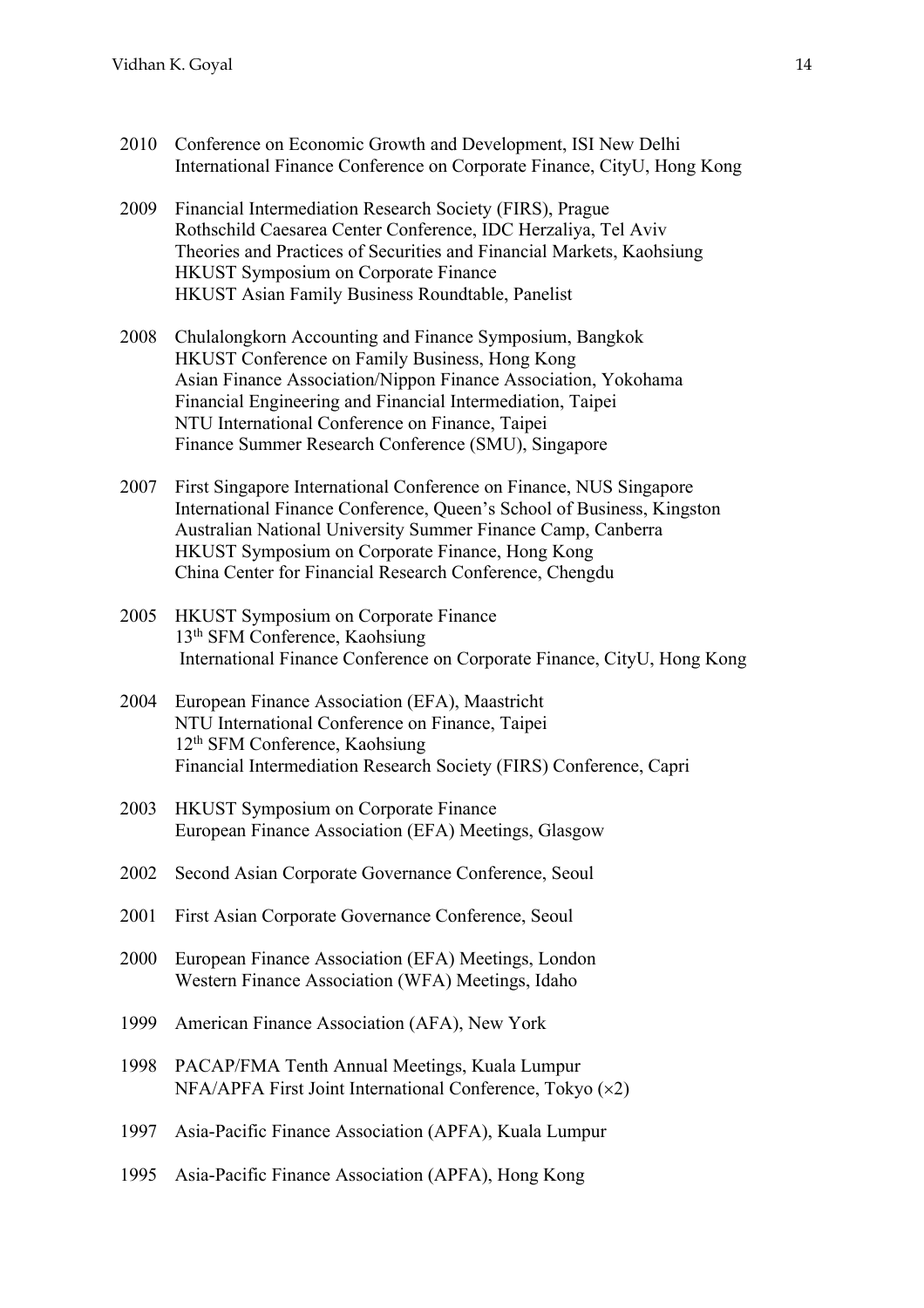1994 Financial Management Association (FMA)

#### **Organization**

ABFER - CEPR - CUHK Conference in Financial Economics, PROGRAM COMMITTEE, 2019 Asian Finance Association (AsFA), CO-CHAIR: PROGRAM COMMITTEE, 2008, 2009 Asian Finance Association (AsFA), PROGRAM COMMITTEE, 1997, 2010-11, 2013-2018 Asia-Pacific Finance Association, PROGRAM COMMITTEE, 1997 Asia-Pacific Financial Markets, PROGRAM COMMITTEE, 2009 Asia-Pacific Corporate Governance Conference, SESSION CHAIR, 2005 Asset Pricing Symposium in Honor of John Wei, ORGANIZER, 2016 China International Conference in Finance (CICF), SESSION CHAIR, 2016-17 Conference on Asia-Pacific Financial Markets, SESSION CHAIR, 2009 Conference on Asia-Pacific Financial Markets, PROGRAM COMMITTEE, 2010-2020 Conference on Asia-Pacific Financial Markets, DOCTORAL CONSORTIUM SESSION LEADER, 2016-17 European Finance Association, PROGRAM COMMITTEE, 2010-2021 Finance Down Under Conference, PROGRAM COMMITTEE, 2013-2022 Financial Intermediation Research Society (FIRS), SESSION CHAIR, 2009 Financial Intermediation Research Society (FIRS), PROGRAM COMMITTEE, 2004-2022 Financial Research Network (FIRN) Conference, PROGRAM COMMITTEE, 2016-2020 FMA Annual Meeting, PROGRAM COMMITTEE, 2010-2013, 2016-2017 FMA Annual Meeting, SESSION CHAIR, 2017 FMA Asian Conference, PROGRAM COMMITTEE, 2009, 2015 FMA Napa Conference on Financial Markets, PROGRAM COMMITTEE, 2012-2018 FMA European Conference, PROGRAM COMMITTEE, 2005, 2008, 2010 FMA European Conference, CHAIR: BEST PAPER AWARD COMMITTEE, 2008 FMA Latin American Conference, PROGRAM COMMITTEE, 2017 HKUST Corporate Finance Symposium, ORGANIZER, 2005, 2011, 2015 International Conference on Asia-Pacific Financial Markets, 2009-10, 2016 Korea American Finance Association Conference, PROGRAM COMMITTEE, 2014 Midwest Finance Association Meetings, PROGRAM COMMITTEE, 2016-2021 Midwest Finance Association Meetings, SESSION CHAIR, 2020 Northern Finance Association (NFA), PROGRAM COMMITTEE, 2016-2018, 2021 NTU International Conference on Finance, PROGRAM COMMITTEE, 2012 NTU International Conference on Finance, SESSION CHAIR, 2012 PACAP/FMA Finance Conference, SESSION CHAIR 1998 Rothschild Caesarea Center Conference, PROGRAM COMMITTEE, 2010-2019 Theories and Practices of Securities and Financial Markets, SESSION CHAIR, 2009 Utah Winter Finance Conference, PROGRAM COMMITTEE, 2010-2012 WashU Olin Corporate Finance Conference, PROGRAM COMMITTEE, 2010-2020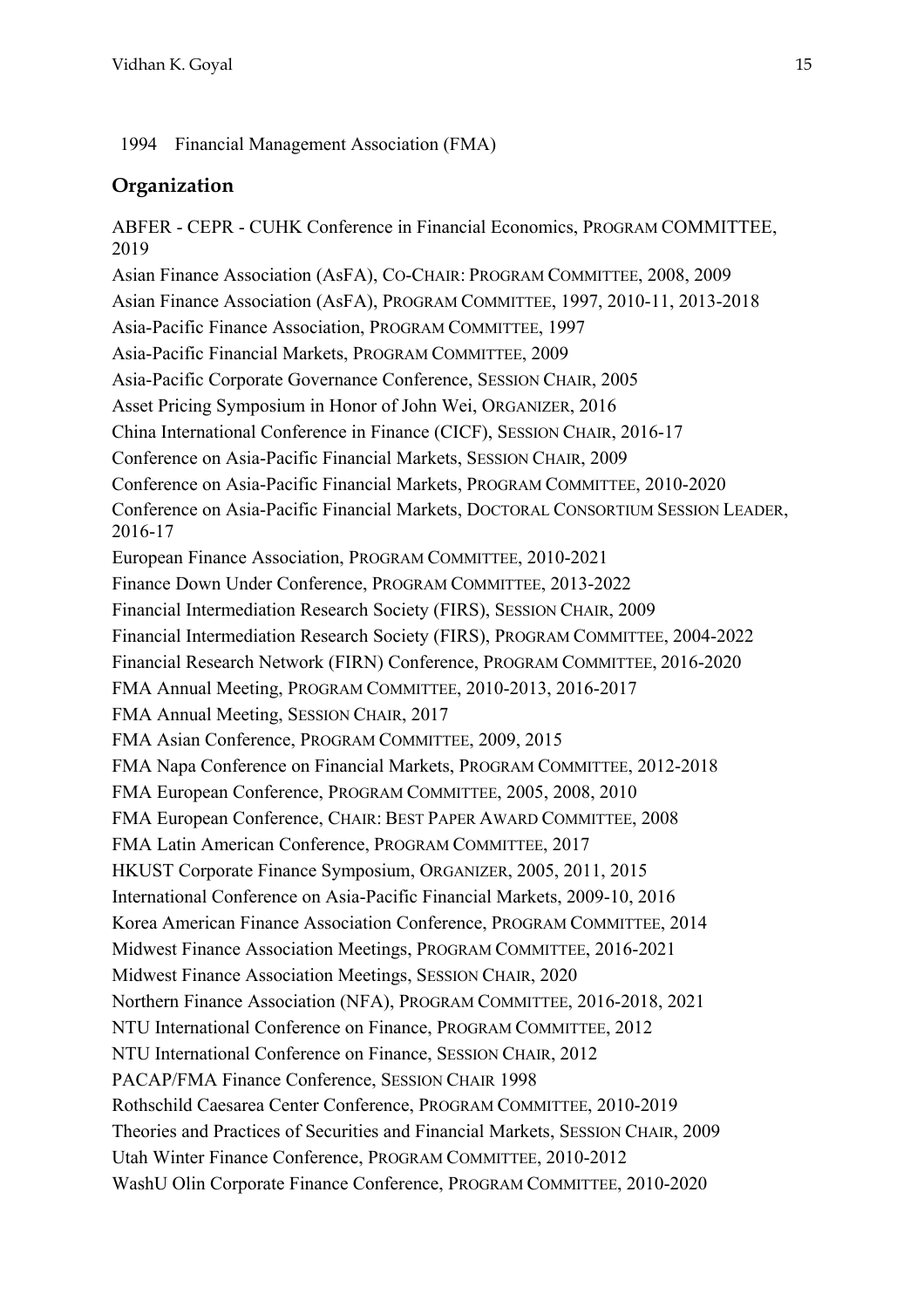Western Finance Association, PROGRAM COMMITTEE, 2015-2021

### **Refereeing**

### **Journals, Books, Research Grant Applications**

Addison Wesley Publishing American Economic Review Annals of Finance  $(\times 3)$ Asia-Pacific Journal of Finance Asia-Pacific Journal of Financial Studies  $(x8)$ City University of Hong Kong, Research Grants and Contracts Office Emerging Markets Review European Central Bank (ECB) European Economic Review  $(x3)$ European Financial Management  $(x3)$ Finance Research Letters  $(x2)$ Financial Management  $(x41)$ Financial Review Global Finance Journal Hong Kong Research Grants Council, 1998-2004, 2007-2013 IFRI – USAID Grant, 2014 Information Systems Research International Finance Review  $(x2)$ International Journal of Finance Education International Review of Finance  $(x13)$ International Food Policy Institute John Wiley and Sons Journal of Accounting, Auditing, and Finance Journal of Applied Economics Journal of Banking and Finance  $(\times 17)$ Journal of Business, Finance, and Accounting Journal of Corporate Finance  $(\times 30)$ Journal of Economics and Business  $(x2)$ Journal of Economics and Finance Journal of Economics, Management and Strategy Journal of the European Economic Association Journal of Finance  $(\times 16)$ Journal of Financial and Quantitative Analysis  $(x23)$ Journal of Financial Economics  $(\times 8)$ Journal of Financial Econometrics Journal of Financial Education Journal of Empirical Finance  $(x2)$ Journal of Financial Intermediation  $(x9)$ Journal of Financial Markets Journal of Financial Research  $(x4)$ Journal of International Business Studies  $(x4)$ Journal of International Money and Finance Journal of Management Studies  $(x2)$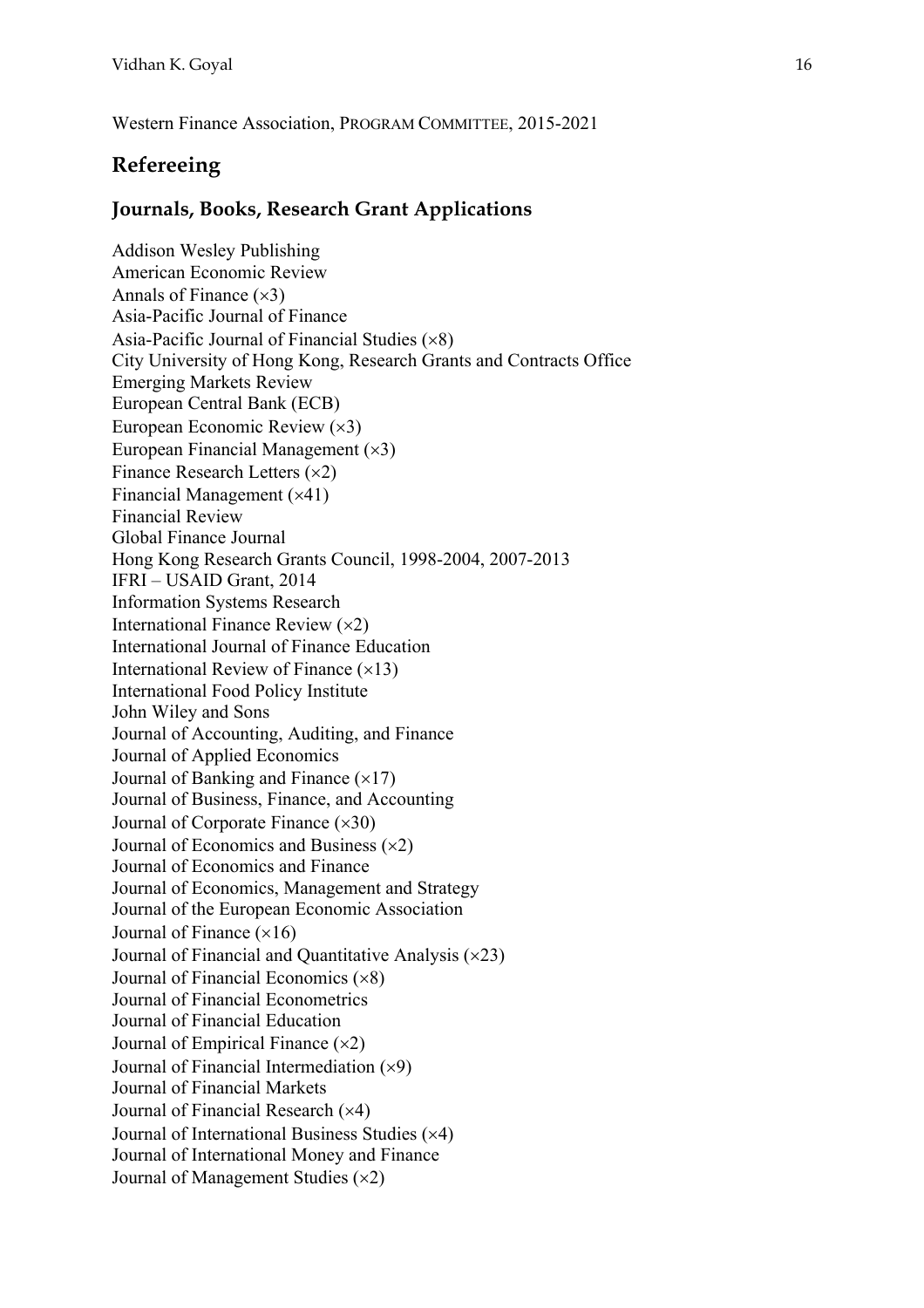Journal of Money, Credit and Banking  $(x2)$ Journal of Multinational Financial Management  $(x3)$ Management Science  $(\times 10)$ National Natural Science Foundation/RGC Joint Research Exercise Oxford University Press Public Policy Research Funding Scheme (x4) Pacific Basin Finance Journal  $(x20)$ Pacific Economic Review Real Estate Economics Research Project Competition, HKUST Review of Corporate Finance Studies Review of Finance  $(x13)$ Review of Financial Studies  $(x25)$ Social Sciences and Humanities Research Council of Canada (SSHRC Grants)

### **External Reviewer for Promotion Cases**

Baylor University City University of Hong Kong Florida International University Monash University Nanyang Business School Singapore Management University University of Macau Università Bocconi University of Waterloo York University

# **Internal Service**

### **To the University:**

- Search Committee for the Director of Center for Education Innovation, August to December 2021, MEMBER
- Internal Selection Committee for Considering Nominations for Visitorships, Fellowships and Awards, MEMBER 2017-19
- Selection Committee for the Michael G. Gale Medal Teaching Award 2017-2018, MEMBER
- University Senate, MEMBER 2015-2016
- Senate Standing Committee for Academic Review Procedure, Member on Reserve [2014- 15] Substantive Member [2015-16]
- Honorary Awards Committee, MEMBER 2014
- University Appointments and Substantiation Committee (UASC), MEMBER 2009-11
- Senate Committee on Teaching and Learning Quality (CTLQ), MEMBER 2004-2011
- HKUST Team QAC Audit Exercise, MEMBER
- University Peer Review Panel (Standing Committee of the Senate), MEMBER [2004-2005]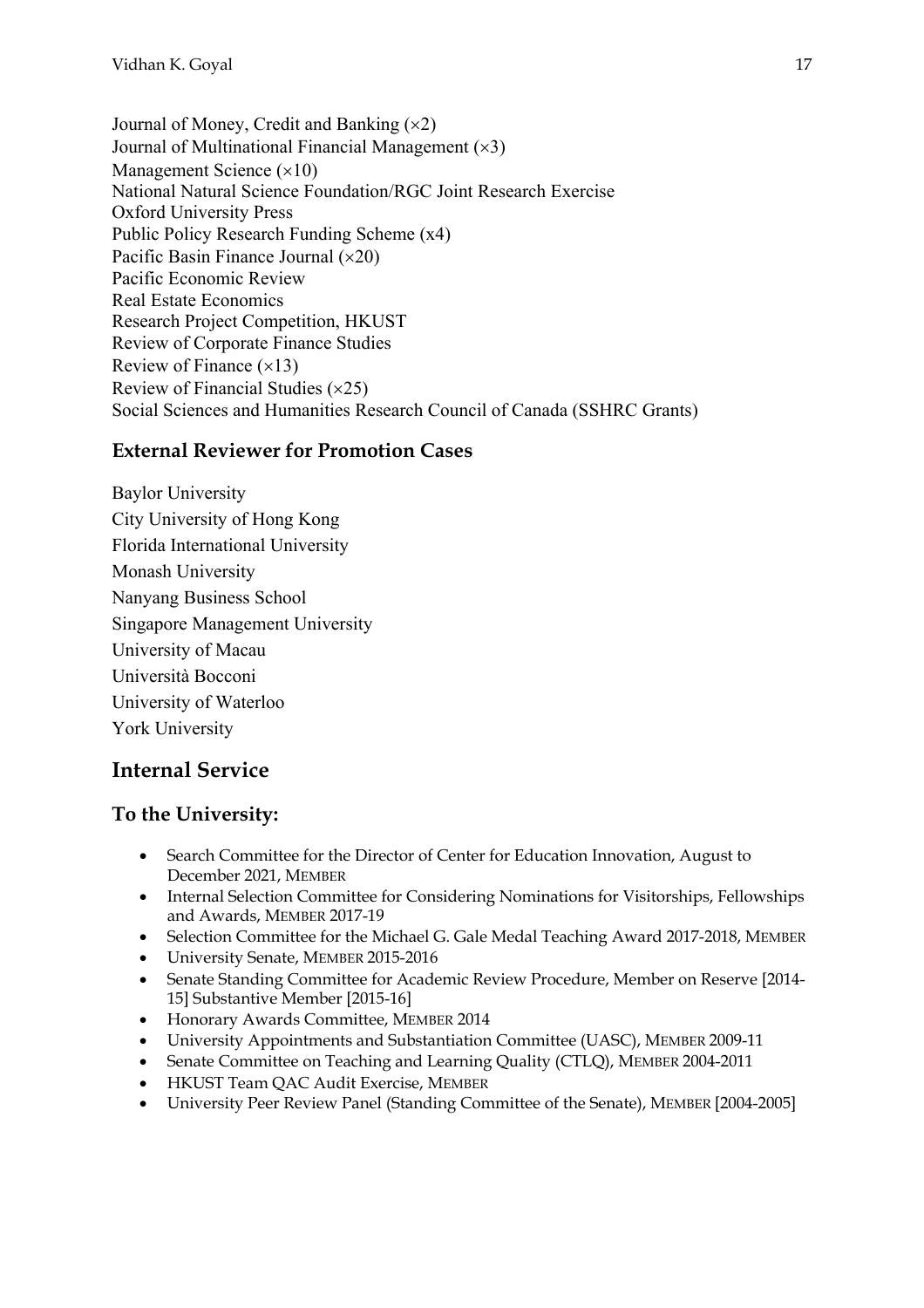# **To the School:**

- School Appointments and Substantiation Committee (SASC), CHAIR [2018-2019, 2017- 2018, 2014-15] MEMBER [2021-2022, 2013-2014, 2008-2009]
- Selection Committee on Franklin Prize for Teaching Excellence and the Dean's Faculty Service Award, MEMBER, 2020-2021, 2022-2024
- Emcee, Congregation 2021 (SBM FINA)
- Webinar for Kellogg-HKUST students, 2020
- Research Assessment Exercise, IMPACT CASE WRITER, 2019
- Research Assessment Exercise, IMPACT OVERVIEW STATEMENT WRITER, 2019
- SBM Task Force on Undergraduate Programs, MEMBER [2018-2019]
- SBM Chair Professor Nomination Committee, MEMBER [2017-2018]
- Search Committee for the Dean of Business and Management, MEMBER 2015
- Department of Accounting Substantiation and Promotion Committee for Full Professors, MEMBER [2015-2017]
- School Administrative Committee, MEMBER [2015-2016]
- RGC Workshop for School of Business and Management, PANELIST [2016]
- Task Force on Taught Postgraduate Programs, MEMBER [2016]
- Kellogg-HKUST Executive MBA Program, ACADEMIC DIRECTOR [2012-2014]
- Search Committee for the Associate Dean of Master Programs, MEMBER 2014
- SBM Task Force on E-Learning Initiatives, MEMBER 2014
- Ph.D. Committee of the School, MEMBER [2008-2012]
- SBM Business Insight Series Speaker
- OBE Task Force for the Ph.D. Program, MEMBER [2008-2010]
- Research Project Competition, REVIEWER [2008]
- School EQUIS Team-Re-Accreditation Exercise, MEMBER [2005]
- MBA Programs, ACADEMIC DIRECTOR [2005-2007]
- MBA Curriculum Committee, CHAIR [2005-2007]
- School MBA Committee, MEMBER [2003-2005]
- MBA Core Faculty Committee, Member [2011-2014]
- Committee on Undergraduate Programs, MEMBER [2003-2005]

### **To the Department:**

- Merit Salary Review Committee, Department of Finance, CHAIR [2016-2019, 2021] MEMBER [2012-2015, 2022]
- Department Search and Appointments Committee, CHAIR [2020-2021] MEMBER [2016- 2019, 2022]
- Department Substantiation and Promotion Committee, CHAIR, 2016-2017, 2020-2021, MEMBER [2002-2014, 2017-2019, 2022]
- Department Teaching Faculty Appointments Committee, CHAIR [2020-2021] MEMBER [2016-2019, 2022]
- Research Assessment Exercise, IMPACT CASE WRITER, 2019
- Department of Finance, HEAD [2015-2016]
- Quantitative Finance Students in the Department of Finance, MAJOR FACULTY ADVISOR, 2016
- MSc Investment Management/Financial Analysis, ACADEMIC DIRECTOR 2015-2016
- Center for Asian Financial Markets, Director [2015-2016]
- Recruiting Committee, Department of Finance, MEMBER [2002-2014]
- Department of Finance, PH.D. COORDINATOR [2008-2012]
- HKUST Finance Symposium Organizing Committee, CHAIR [2005]
- HKUST Finance Symposium Organizing Committee, CHAIR [2011]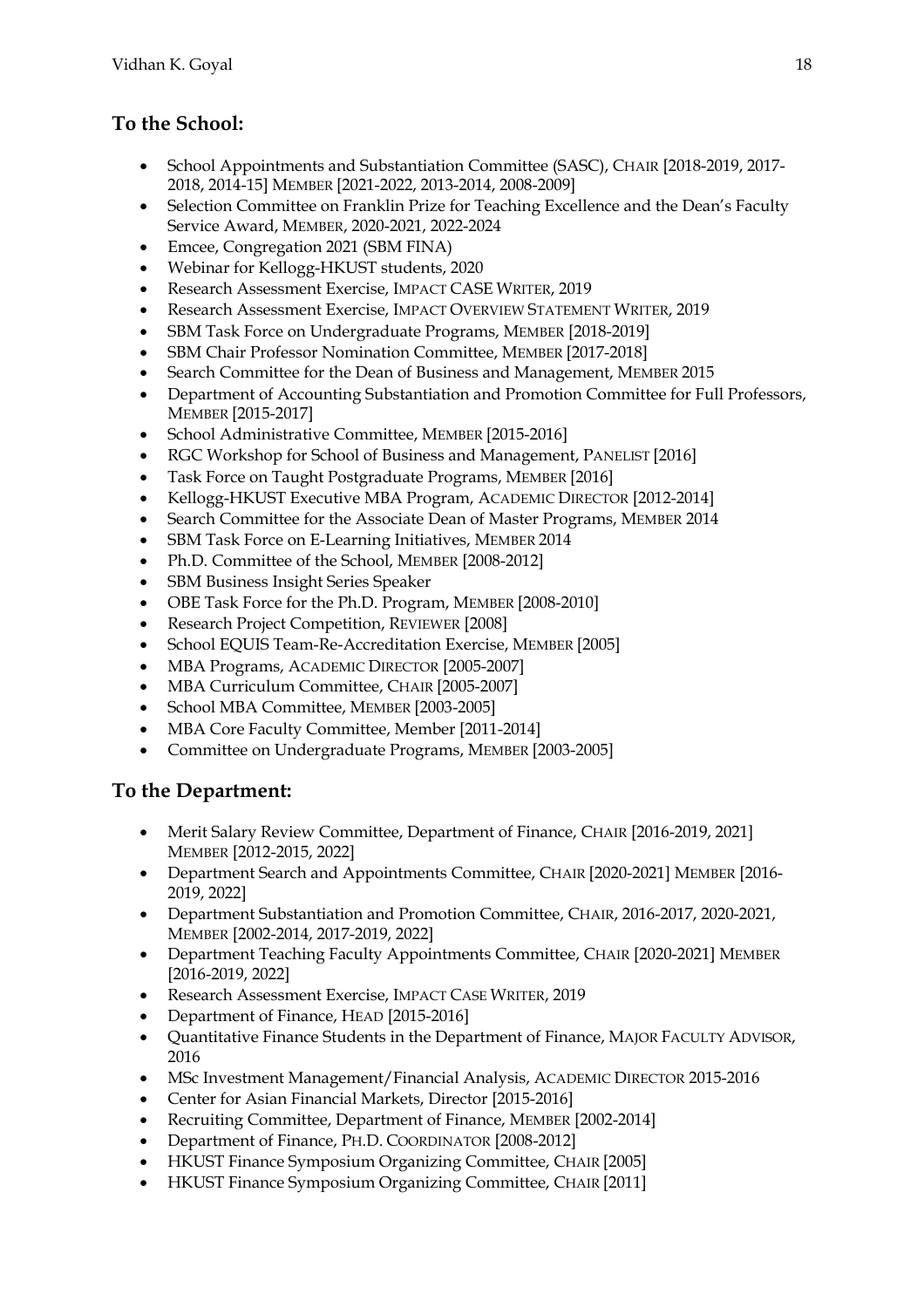- HKUST Finance Symposium Organizing Committee, CHAIR [2015]
- Asset Pricing Conference in Honor of Professor John Wei, Organizer [2016]
- Undergraduate Program in Finance, COORDINATOR [2003-2005]
- HKUST Corporate Finance Symposium Committee, CO-CHAIR [2003]
- Departmental Library COORDINATOR [1995-2002]
- Department of Finance, SEMINAR COORDINATOR [1996-1997]
- UG Curriculum Committee, Department of Finance, MEMBER [1997-1999]
- Departmental Research Committee, MEMBER [1998-1999]
- Undergraduate Case Competition, ADVISOR [1998]

# **M.Phil./Ph.D. Committees**

#### **SUPERVISOR:**

Janghoon Shon (Ph.D. *in progress* HKUST SUPERVISOR), 2023 Sangeun Ha (Ph.D. *in progress* HKUST, SUPERVISOR), 2022 Utsa Banerjee (M.Phil. HKUST, SUPERVISOR), OxFam 2021 Shuang Jin (Ph.D. HKUST FINA, SUPERVISOR), Hong Kong Monetary Authority, 2019 Zilong Zhang (Ph.D. HKUST, SUPERVISOR), City University of Hong Kong, 2015 Ninghua Zhong (Ph.D. HKUST, SUPERVISOR), Tongji University, 2013 Tao Chen (M.Phil. HKUST, SUPERVISOR), Nanyang Business School, 2011 Shuo Li (M.Phil. HKUST, SUPERVISOR), Private sector, 2010 Lewis Tam (Ph.D. HKUST, SUPERVISOR), University of Macau, 2004

#### **COMMITTEE MEMBER:**

Prasanna L. Tantri (Ph.D. Deakin, EXTERNAL MEMBER), Indian School of Business, 2021 Yi-chun Chen (Ph.D. HKUST, COMMITTEE MEMBER), City University of Hong Kong, 2019 Fangyuan Ma (Ph.D. HKUST, COMMITTEE MEMBER), Chinese University of Hong Kong, 2017

Weiqi Zhang (Ph.D. NUS, EXTERNAL MEMBER), NUS Visiting Fellow, 2012 Zhenbin Liu (Ph.D. Nanyang, EXTERNAL MEMBER), Hong Kong Baptist, 2012 Yangyang Chen (Ph.D. Melbourne, EXTERNAL MEMBER), Hong Kong Polytechnic, 2011 Manoj Kulchania (Ph.D. Pittsburgh, EXTERNAL MEMBER), Wayne State University, 2009 Eric Lam (Ph.D. HKUST, COMMITTEE MEMBER), Hong Kong Baptist, 2009 Shantanu Banerjee (Ph.D. HKUST, Committee Member), Lancaster, 2005 Ning Gao (Ph.D. HKUST, COMMITTEE MEMBER), Manchester, 2005 Ma Zhihui (Ph.D. Economics, COMMITTEE MEMBER), 2004 Haiyan Zhang (Ph.D. Accounting, COMMITTEE MEMBER), Tsinghua 2005 Candie Chang (Ph.D. HKUST, COMMITTEE MEMBER), Massey University, 2003

# **Student Supervision: MSc**

• Fall 2020 (three credits): Visiting MSc Student from TUM (Daniel Kanzler, FINA6970A)

# **Undergraduate Research Opportunities Program (UROP)**

- Summer 2021 (one credit): Climate Policies and Cost of Financing
- Spring 2021 (one credit): Climate Policies and Cost of Financing
- Spring 2019 (one credit): Debt Issues by Emerging Market Firms (Xiaoyan ZHUANG)